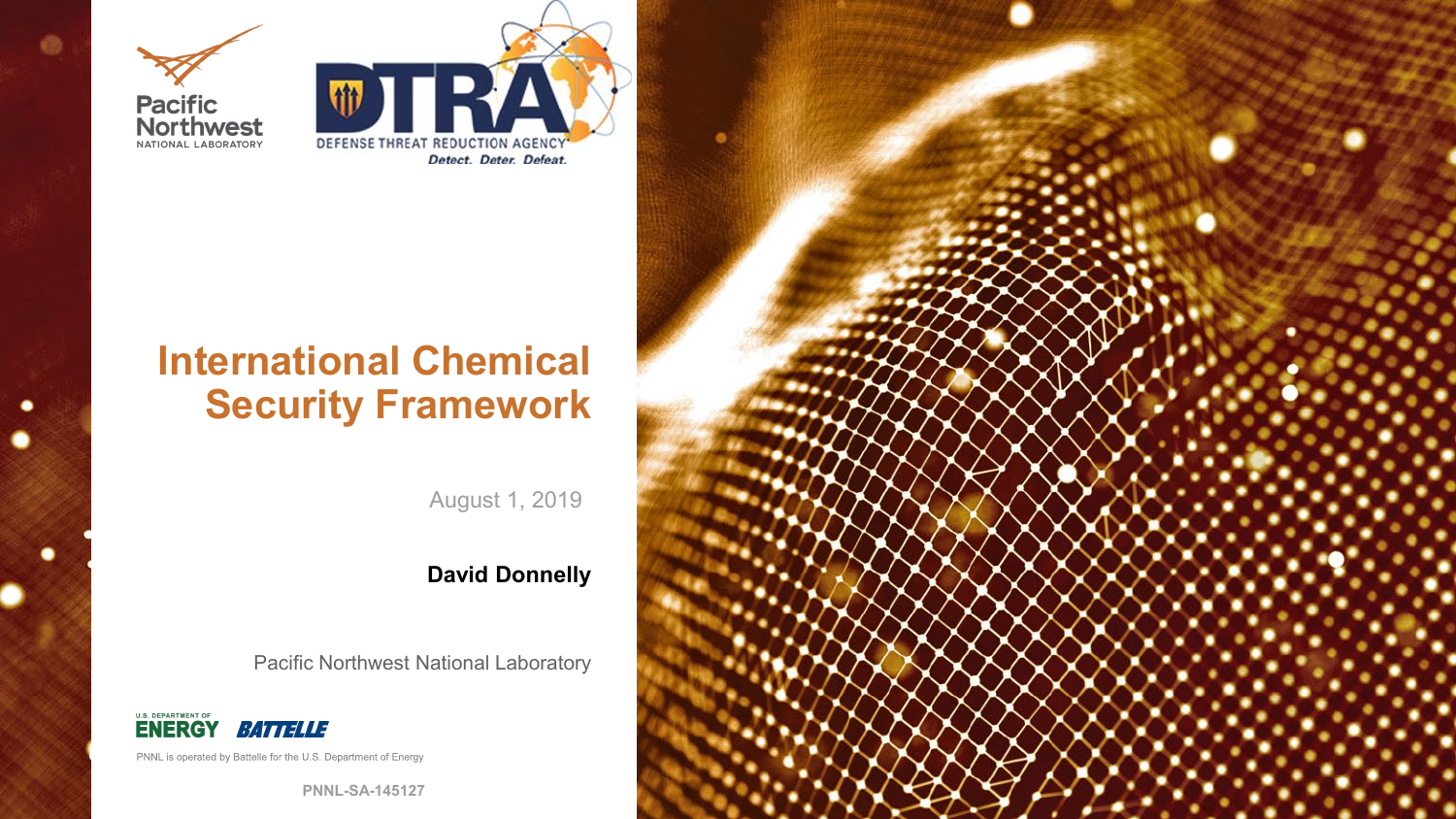

### **Presentation Overview**

- WMD Control Regime
- Chemical Security: An Area for Further Guidance
- International Coordination, Priorities
- Chemical Security Framework Project
	- Project Approach
	- **Regulatory Implementation Toolkit**
- Incorporating Stakeholder Perspectives
- Importance of Industry Outreach
- Conclusion, Contacts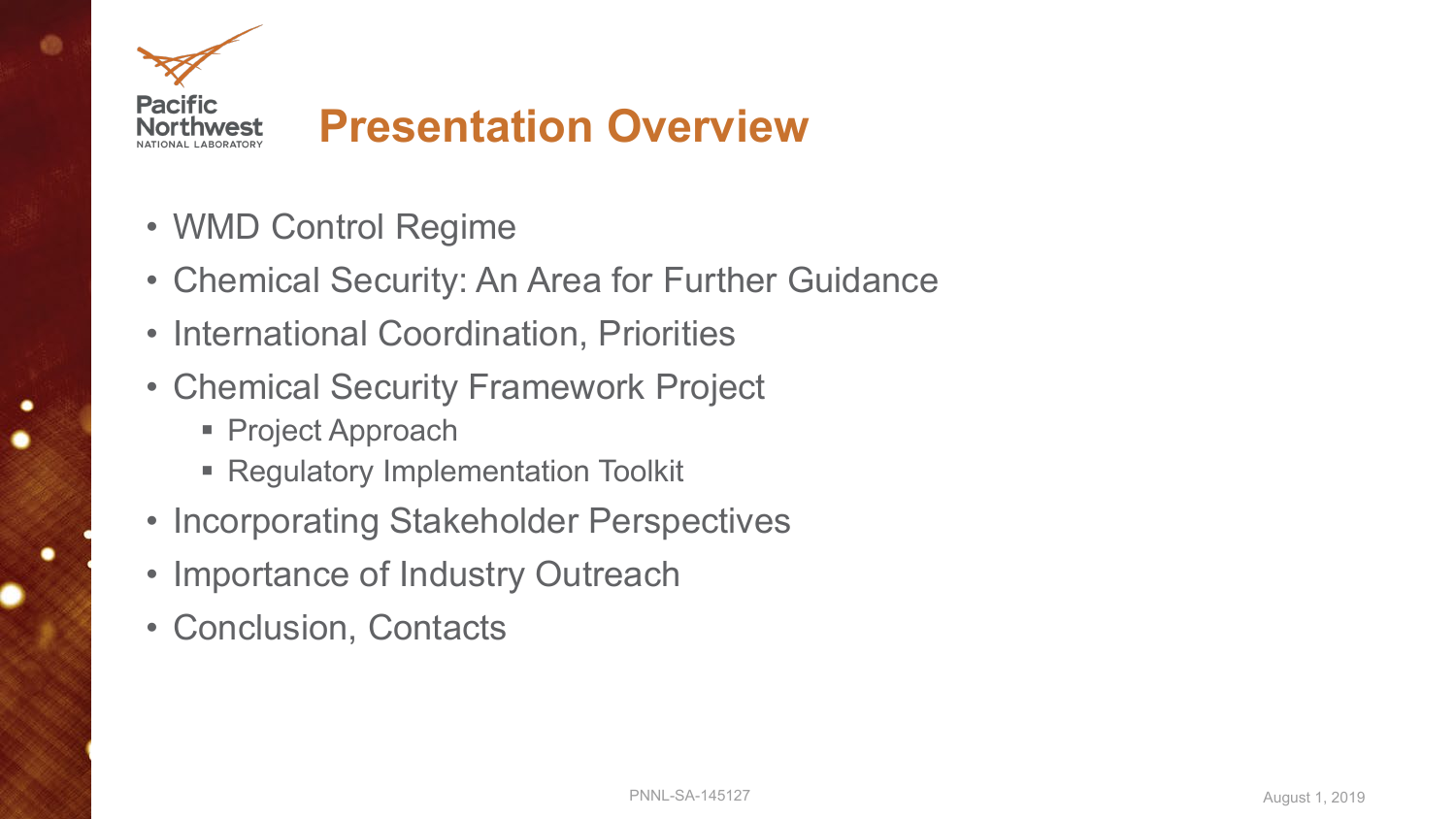

## **WMD Control Regime**

- The Chemical Weapons Convention
	- Prohibits possessing chemical weapons (Arts. I, VII)
	- **Obligates States to ensure that toxic chemicals and** precursors are only used for peaceful purposes (Art. VI)
- UN Security Council Resolution 1540
	- Requires States to establish domestic controls to prevent proliferation of chemical weapons and related materials, including by **accounting for** and **securing** such items in production, use, storage or transport, and **developing effective physical protection measures**



### **CONVENTION ON THE PROHIBITION OF THE** DEVELOPMENT. PRODUCTION. STOCKPILING AND USE OF CHEMICAL WEAPONS AND ON THEIR DESTRUCTION



**OPCW** 

A wide view of the Security Council as Members unanimously adopt resolution 1977 (2011) on 20 April 2011, extending for 10 years the mandate of the 1540 Committee. UN Photo/Devra Berkovitz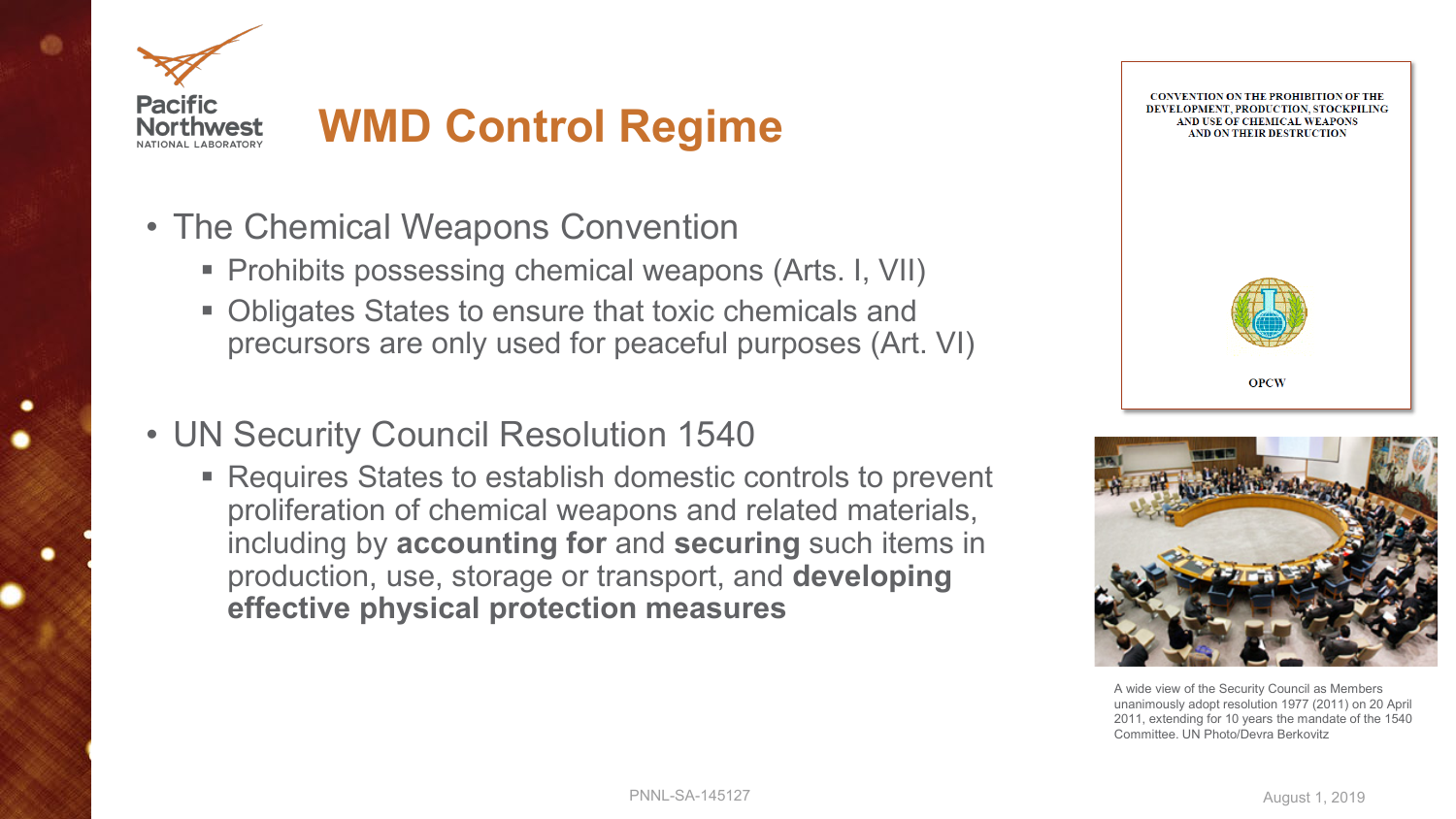

## **Chemical Security: An Area for Further Guidance**

- Comprehensive, authoritative international guidance on how to secure dangerous chemicals does not yet exist
	- However, there is both international consensus and comprehensive, *voluntary* guidance on how to secure nuclear and radioactive material, stewarded by the International Atomic Energy Agency (IAEA)
	- Some countries have chemical security frameworks consistent with same principles







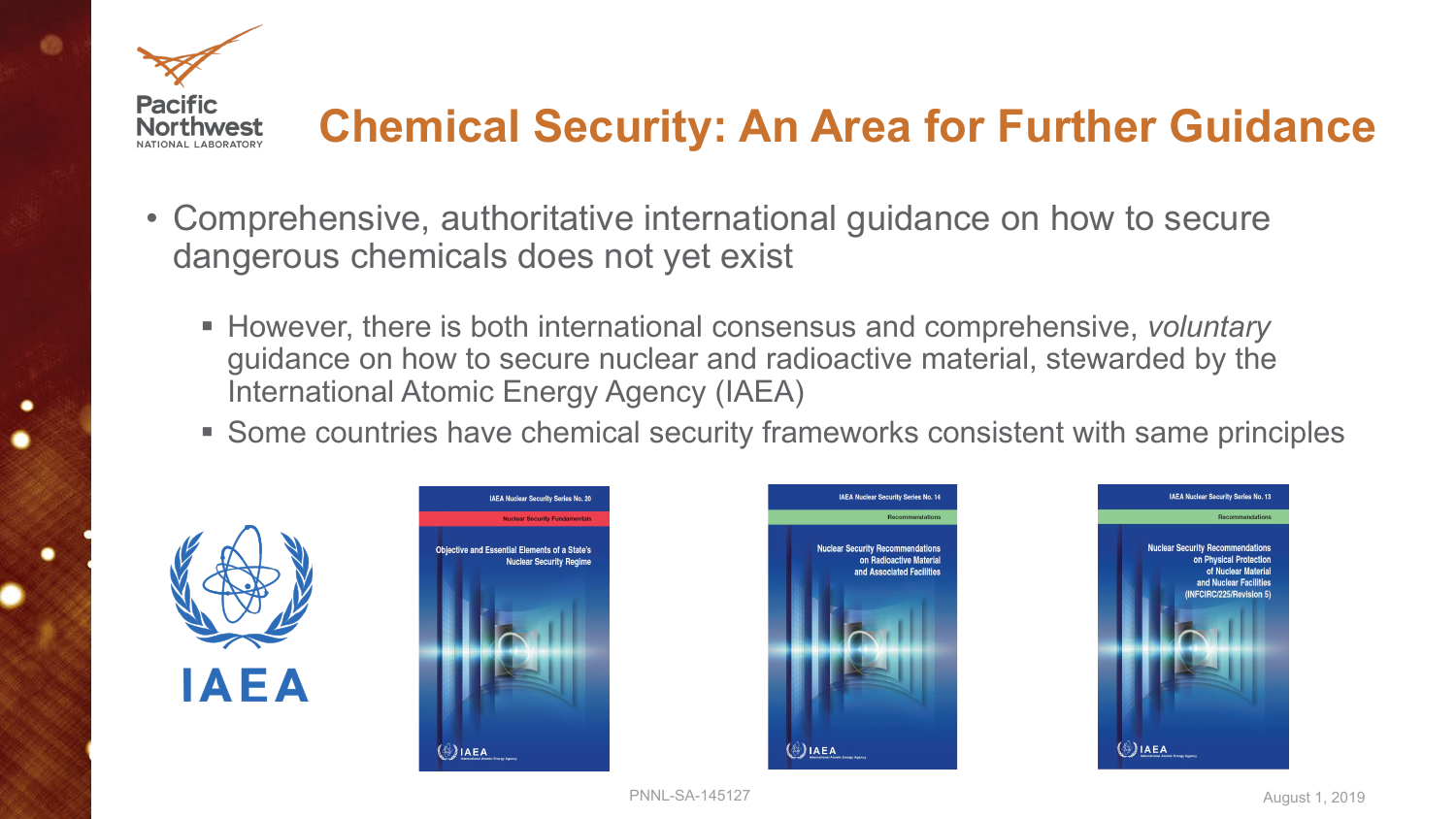

### **International Coordination, Action Plan**

- International community recognizes need for greater information on how to secure dangerous chemicals
	- Chemical Security Working Group (CSWG) of the Global Partnership Against the Spread of Weapons and Materials of Mass Destruction adopted a Strategic Vision that includes supporting and enhancing chemical non-proliferation instruments, institutions and practices
	- CSWG identified development of model legislative and regulatory frameworks for chemical security as specific action area



Global Partnership Against the Spread of Weapons and Materials of Mass Destruction

 $\Delta$ hout  $\vee$ 

Partners

Resources

Global Partnership Against the Spread of Weapons and Materials of Mass Destruction **Chemical Security Sub-Working Group Strategic Vision** 

The Global Partnership Against the Spread of Weapons and Materials of Mass Destruction (GP or Global Partnership) began at the 2002 Kananaskis G8 Summit as a 10-year, \$20 billion initiative to prevent terrorists or states that support them from acquiring or developing weapons of mass destruction. Since its inception, the GP has grown to include more than 30 active partner countries and has delivered well over \$22 billion in programming worldwide to prevent chemical, biological, radiological and nuclear (CBRN)

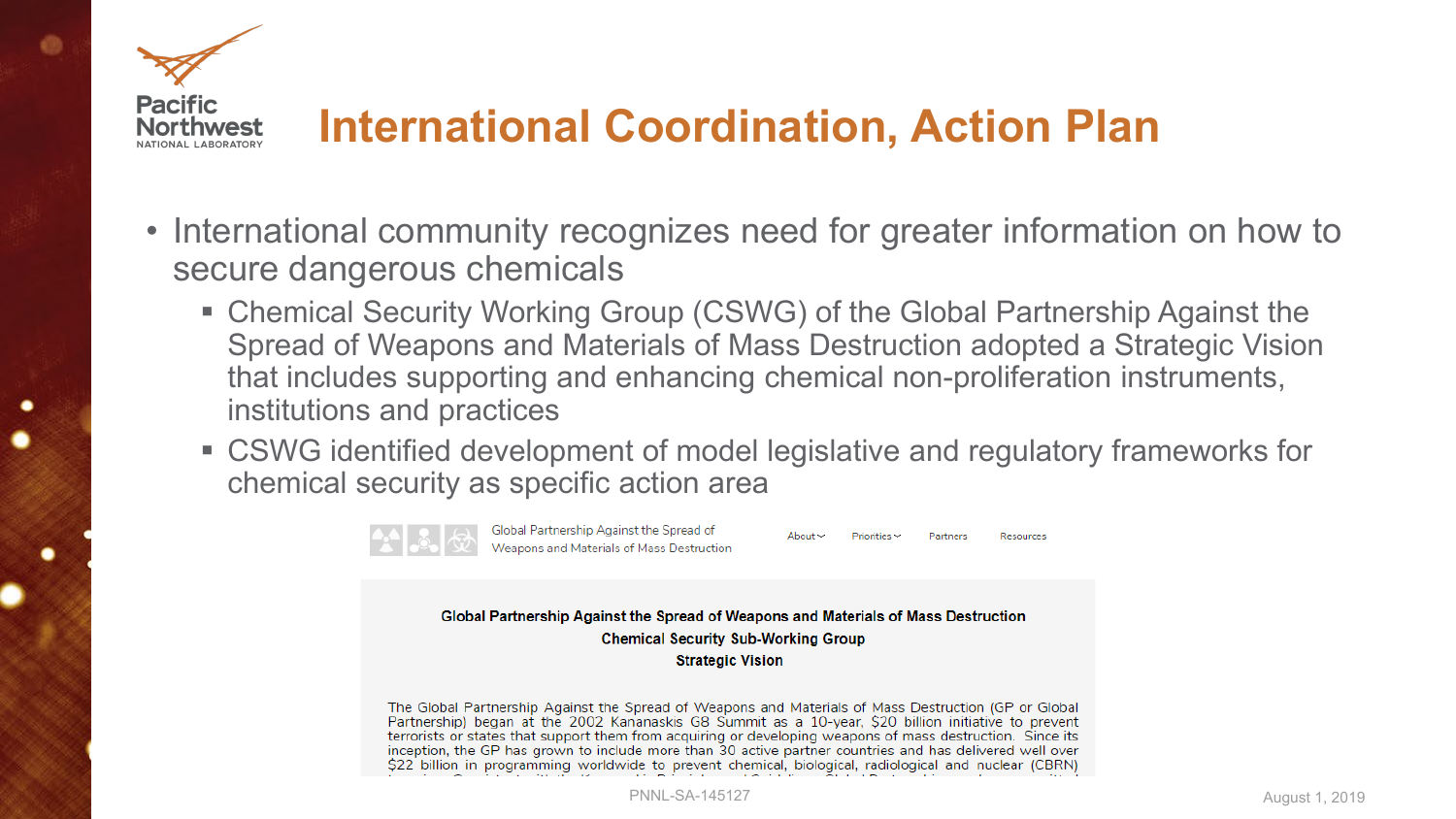

### **Chemical Security Framework Project: Synthesize Model Frameworks for Chemical Security**

• US Defense Threat Reduction Agency launched this Chemical Security Framework (CSF) Project in part to address this CSWG priority.

n and use national for securing aterials

| <b>End Goal</b> | Consolidated menu of legislative and regulatory<br>approaches and specific measures for countries to<br>consider to reduce risk of illicit CW acquisition and i |
|-----------------|-----------------------------------------------------------------------------------------------------------------------------------------------------------------|
| Approach        | Synthesize existing good practices from internation.<br>guidance and national regulatory frameworks for se<br>dangerous chemicals and other hazardous material  |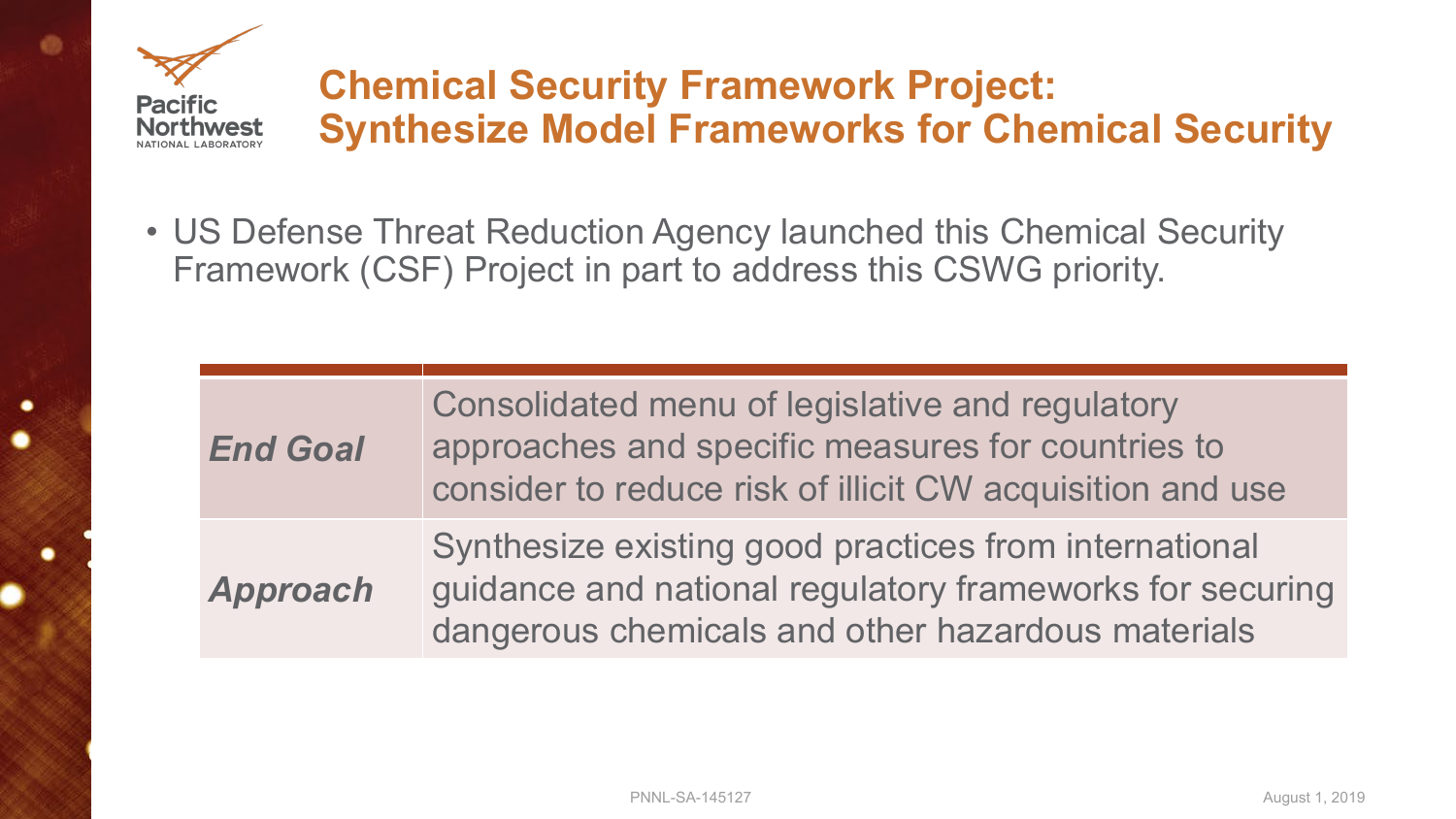

.

### **Project Approach: Gather and Synthesize Prior Good Practices**

• Sources are to include:

| <b>.UNSCRs</b>                                  | •1540                                                                                                                                                                                                                             |
|-------------------------------------------------|-----------------------------------------------------------------------------------------------------------------------------------------------------------------------------------------------------------------------------------|
| <b>International</b><br><b>Instruments</b>      | CWC; Basel, Stockholm, Rotterdam Conventions; Conv. on Transboundary Effects<br><b>Industrial Accidents: UNEP Guidance</b>                                                                                                        |
| <b>OPCW</b><br><b>Publications</b>              | CWC Implementation & Assessment Guide, CWC National Legislation Implementa<br>Kit; Needs & Best Practices on Chemical Safety & Security Management                                                                                |
| <b>Regional/National</b><br><b>Requirements</b> | EU REACH, Seveso Directive, Explosives Precursors Regulation; U.S. Departmen<br>Homeland Security Chemical Facility Anti-Terrorism Standards (CFATS), Canada<br>Explosives Act and Regulation; CWC implementing regimes (various) |
| Industry,<br><b>Academia</b>                    | <b>Responsible Care ®, Global Chemists' Code of Ethics, Hague Ethical Guidelines</b>                                                                                                                                              |
| <b>IAEA Framework</b>                           | Convention on the Physical Protection of Nuclear Material & Amendment; Code of<br>Conduct on the Safety & Security of Radioactive Sources; Nuclear Security Series                                                                |



### **Indary Effects of**

n Implementation

**E.** Department of S), Canada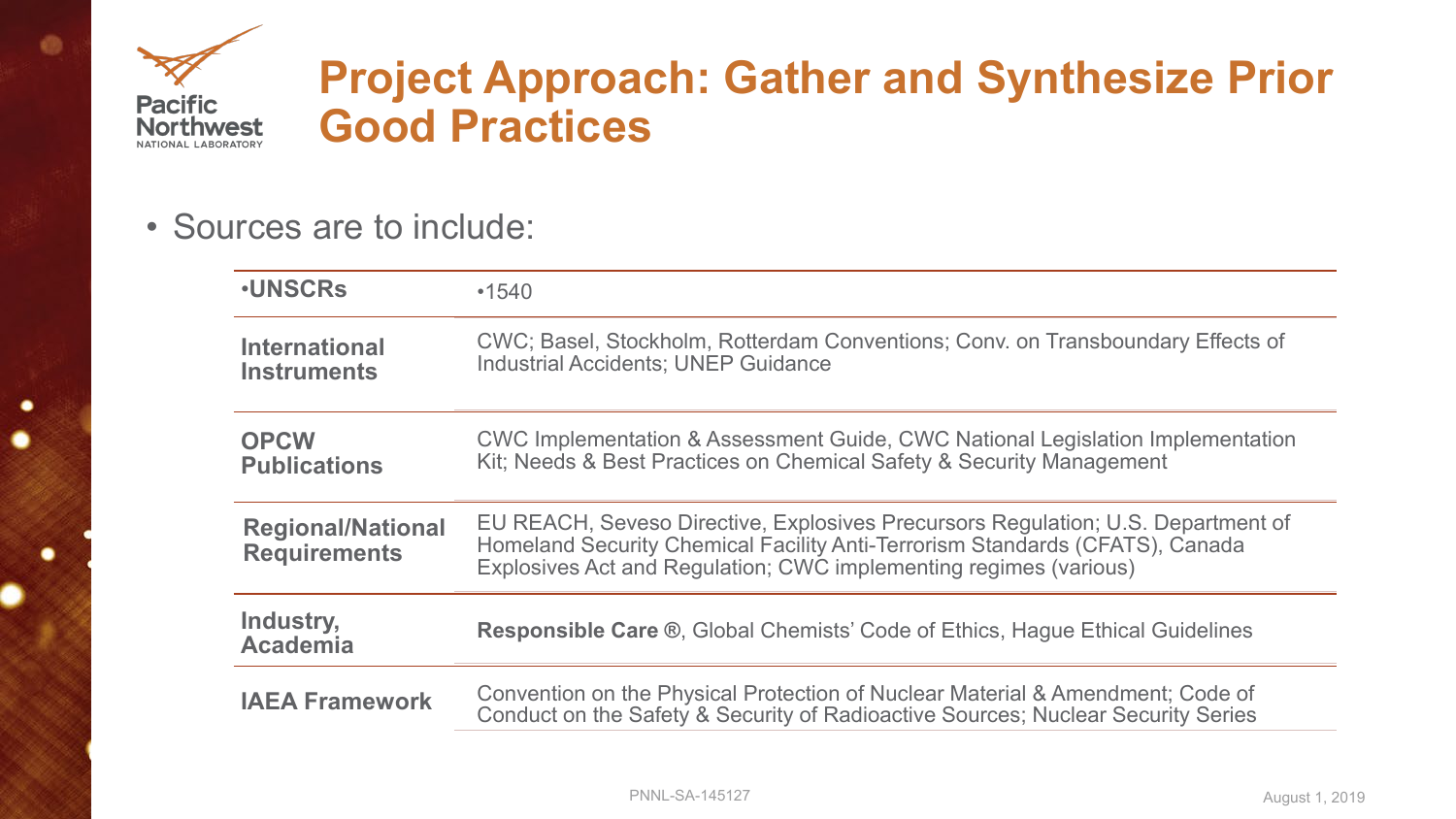### **Project Objective: Develop a Regulatory Implementation Toolkit**



**Pacific** 

- Compile guidance on good practices for implementing a national chemical security framework
- Develop training and informational materials on recommended content of a comprehensive national chemical security framework
- Develop chemical security framework assessment tool
	- Checklist & questionnaire to assess the country's existing framework addresses against recognized chemical security good practices
- Develop example regulatory provisions for chemical security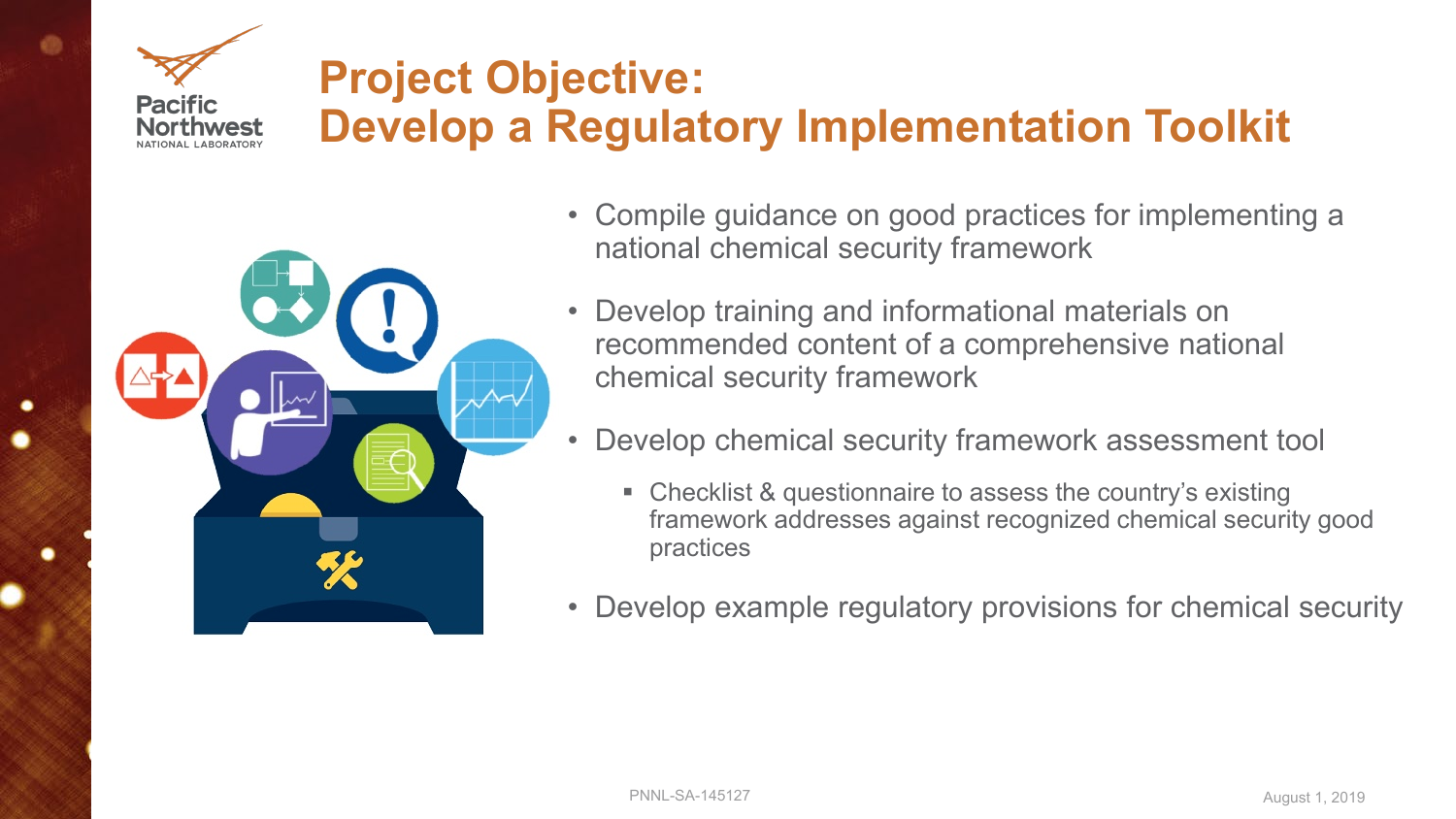

## **Incorporating Stakeholder Perspectives**

- Industry plays a crucial role in chemical security
	- Collaborative industry engagement and leveraging of industry standards, such as Responsible Care®, to be highlighted as best practices
	- CSF Team attending Chemical Sector Security Summit to observe U.S. model, learn what works well, incorporate lessons learned
- Team similarly met with GP CSWG, Organisation for the Prohibition of Chemical Weapons
	- **Project seeks to provide a draft best practice framework that can be considered for** further development at the international level

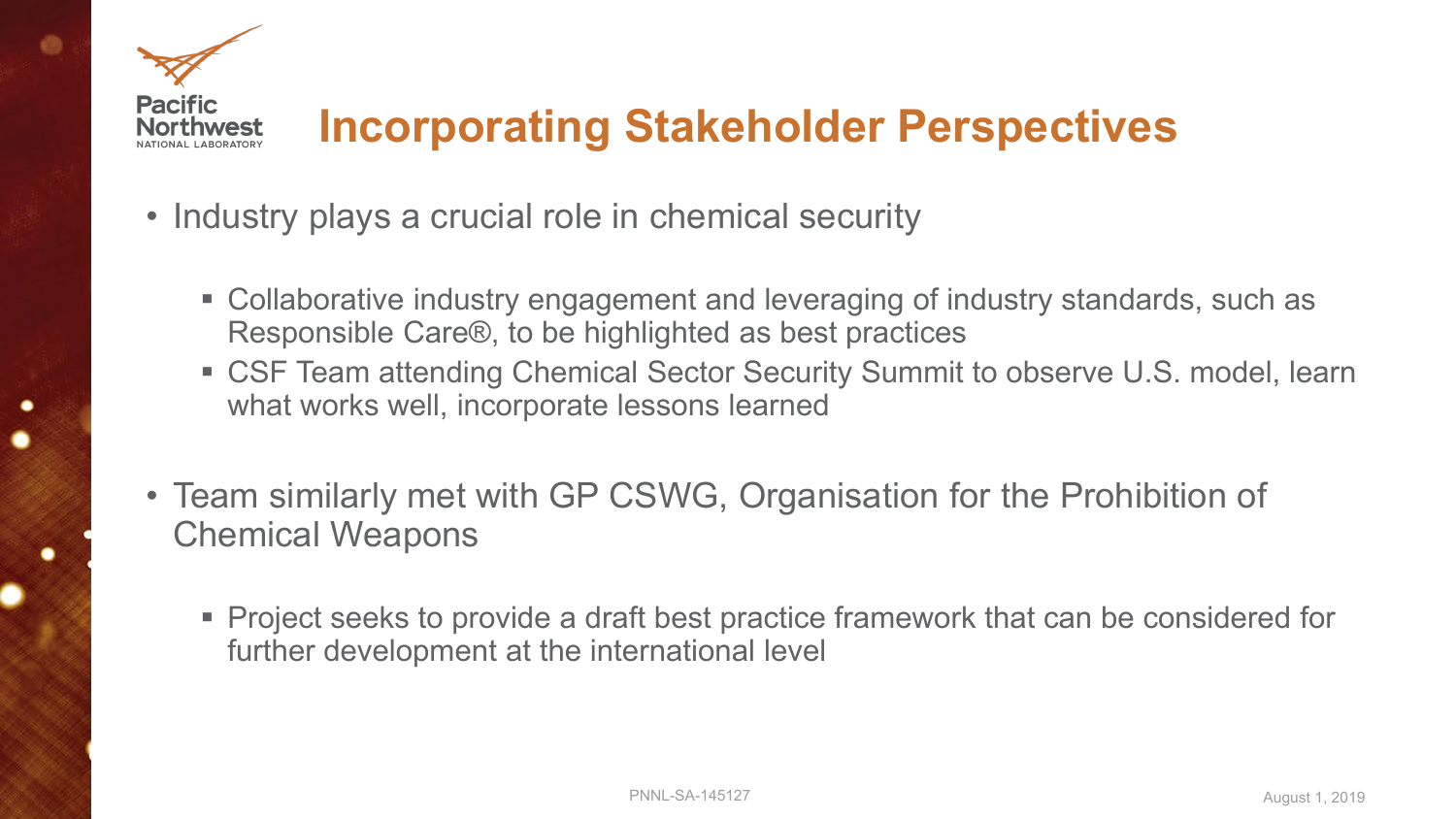

- Project purpose: To reduce risk of chemical terrorism through promoting sound regulatory practices to secure high-risk chemicals
- Envisioned outcome: Distillation of internationally recognized good practices into non-binding guidance for the secure management of high-risk chemicals; a basis for technical assistance
- Industry engagement and support play a vital role in achieving effective chemical security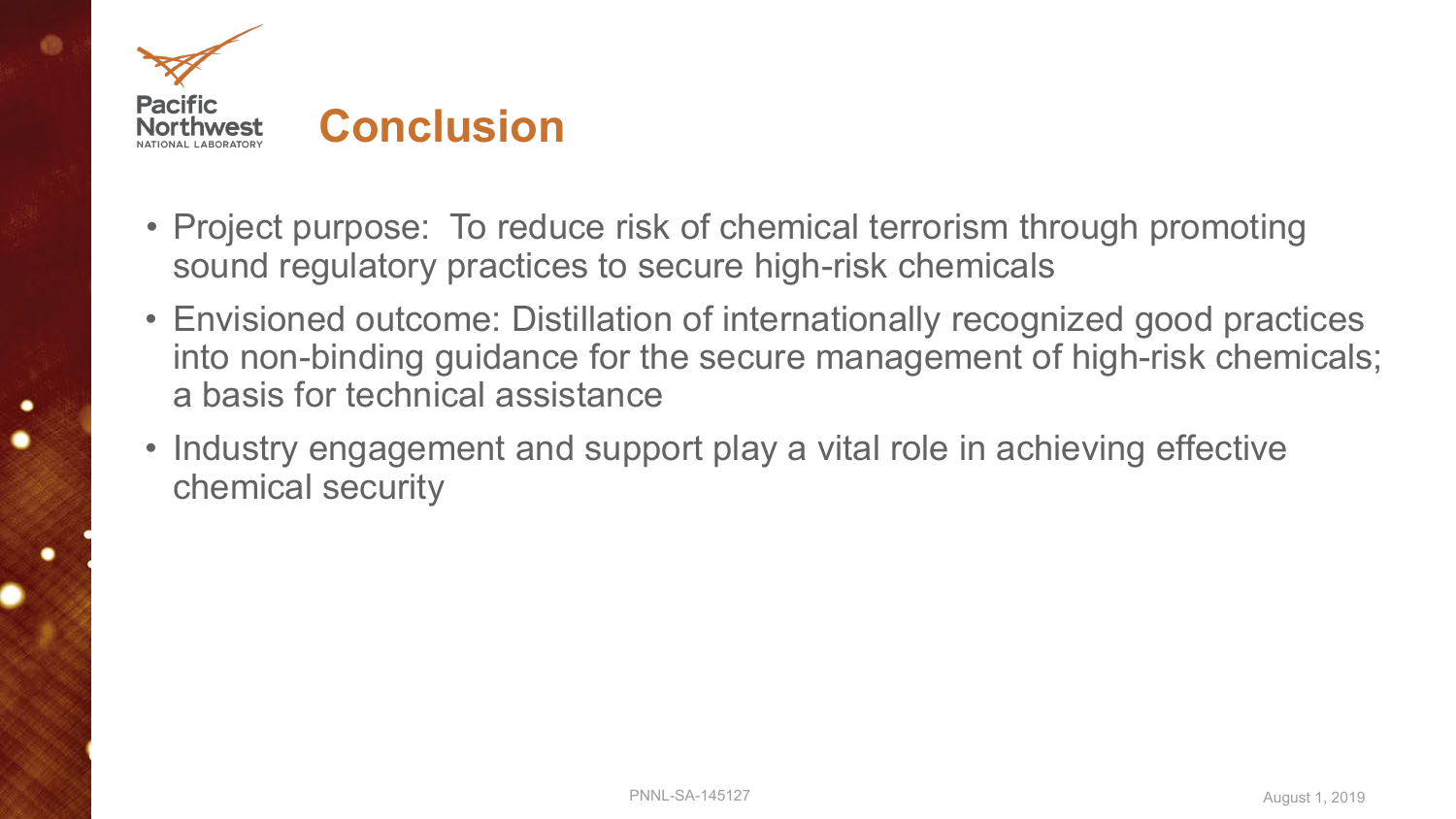

### **David Donnelly**

Principal Investigator, Chemical Security Framework Project [David.Donnelly@pnnl.gov](mailto:David.Donnelly@pnnl.gov) +1-206-528-3418

### **Rachel Weise**

.

Legislative & Regulatory Affairs Analyst [Rachel.Weise@pnnl.gov](mailto:Rachel.Weise@pnnl.gov)

+1-206-528-3404